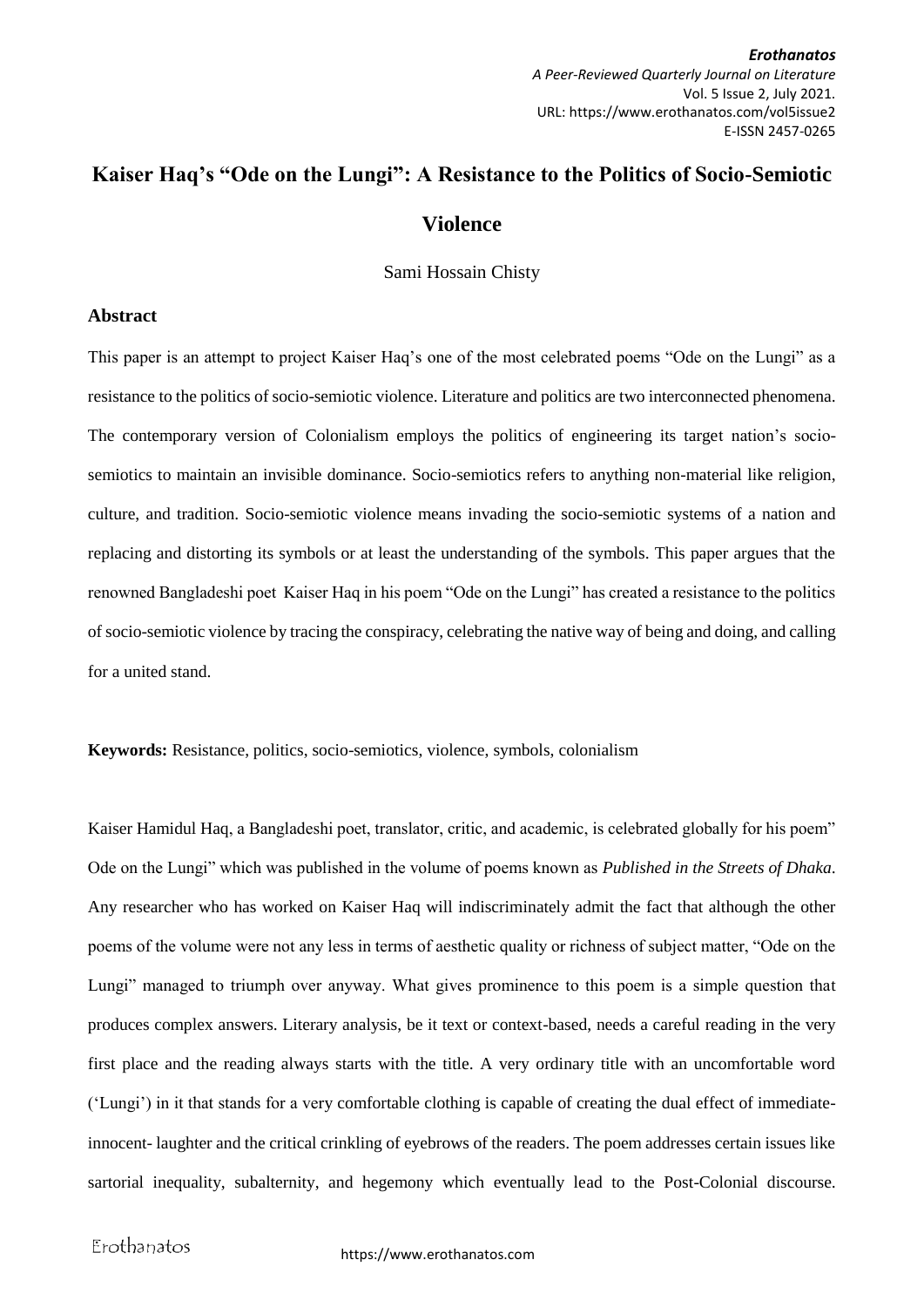However, this paper viewed Kaiser Haq's "Ode on the Lungi" from a different and more specific perspective. Modern-day politics has disguised itself and therefore it is not easy to pinpoint the imperial agenda like before unless and until we understand the Western way of invading the socio-semiotic systems of the countries that were colonized once. Kaiser Haq being an intellectual of a country that has a long and traumatizing history of being colonized and which is still an easy prey of Neo-Colonialism seems to have realized the urgency of resisting such western strategies of domination and otherization. In his poem, "Ode on the Lungi" he did what a native intellectual is expected to do while dealing with visible or invisible colonial aggression. This paper is an attempt to project the poet's consciousness about the socio-semiotic violence carried out by the West and his way of building a resistance to this politics.

Before reflecting on the socio-semiotic violence that the poet has attempted to resist through his poem, a look should be taken at the urgent issues of the poem under discussion. Lungi, a rectangular local garment vertically stitched to make a textile tube, has always been granted the status of the subaltern even though there are more people in lungi than the population of the USA. Lungi has different names in different countries like Sarong, Munda, Htamain, Saaram, Ma'awaiis, Kitenge, Kanga, and kaiki. But the poem has the essence of Bangladeshi national culture in it and the poet explicitly refers to that in lines like:

It's time you finally made your passage

to more than India – to Bangladesh –

and lounging in a lungi

in a cottage on Cox's Bazar beach. (Haq)

The poet finds it to be a sheer irony of democracy that it undermines the sartorial identity of a large population of the globe only because the lungi is with "them' and not with "us". This otherization which the poet considers to be a "clash of civilization", has been the topic of discussion of Edward Said's seminal work *Orientalism* where Said argued that the Orient has always been the most recurring image of the Other for the Occident (1). Here the discourse becomes condensedly theoretical as Lungi is being the victim of Cultural Hegemony for being the attire of the subaltern. The politics go deeper when we recall what Frantz Fanon, the founding figure of Post-Colonialism said in his masterpiece *The Wretched of the Earth* that every culture grows in a national context (208). It can be noticed that the local culture of the orient is never given the recognition of "Supra-National Culture" even if some of these have the ability to transcend national boundaries but the culture that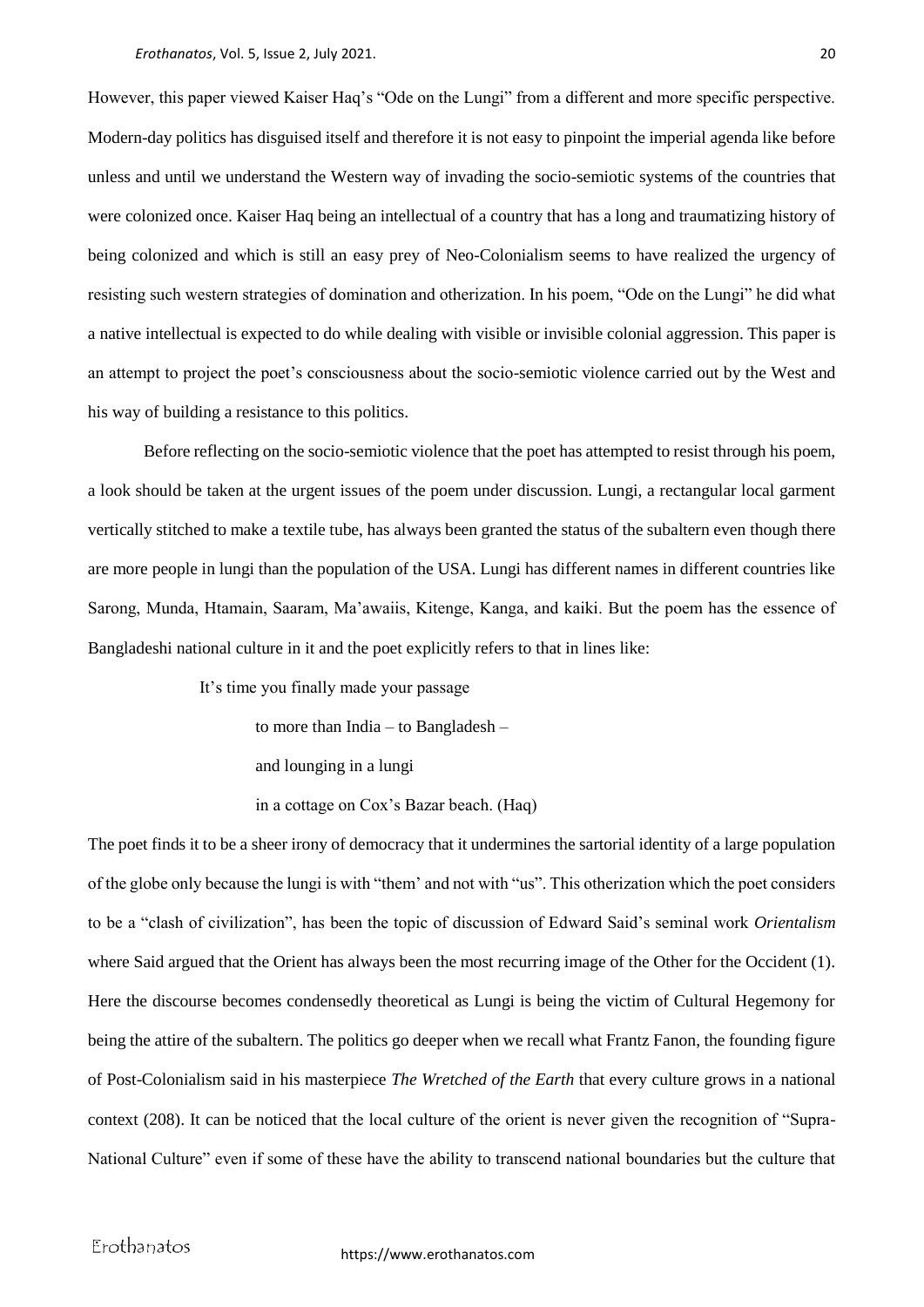derives from the West often gets the acceptance as so. It is, in fact, a two-way process that involves subliminal seduction employed by the West and the "consent" manufactured by cultural hegemony.

"Ode on the Lungi" shares some major features that can encourage a critic to view the poem Post-Colonially but this paper is an attempt to divert the readers' attention to a more specific and practical issue which is resisting the politics of socio-semiotic violence. The rationale behind parting away from Post-Colonial analysis is the vagueness of the term Post-Colonialism. Post-Colonialism is vague because it does not even exist or have never existed. The standard view of Post-Colonialism is often traced in the book *The Empire Writes Back* (1989). In the later edition of this book, the term Post-Colonialism was used to refer to "all the culture affected by the imperial process from the moment of colonization to the present day" (Ashcroft et al. 2). But in the same book the authors acknowledged the limitations of this view like this:

> Such a broad-reaching definition has been opposed by those who believe it necessary to limit the term either by selecting only certain periods as genuinely Post-Colonial (most notably the period after independence), or by suggesting that some groups of peoples affected by the colonizing process are not Post-Colonial (notably settlers), or, finally, by suggesting that some societies are not yet Post-Colonial (meaning free of the attitudes of colonization. The case of indigenous people in settler societies is an example of this latter argument). Some have argued that the purpose of Post-Colonial studies is to assist the total and absolute decolonization of societies in psychological as well as political terms, involving massive and powerful recuperations of the pre-colonial cultures. (2)

Apart from this debate which the authors somehow tried to address in the later version of the book, there is a subtler problem left out. Post-Colonialism is the name of the myth that has deteriorated our way of dealing with colonialism 2.0 or Neo-colonialism.

> Of all the myths that were established in colonial times, the myth of post-colonization is perhaps the most oppressive. This is because the discourses of Post-Colonialism, and its ensuing practices, which are at the foundation of how we are governed today, are fake news. People cannot be Post-Colonial until colonization actually ends. (Mahboob, "The Myth of the Post-Colonial")

The cited view has its relevance because colonization today operates through our socio-semiotic systems (ways of being, knowing, and doing) and our colonizers can be global or local. Despite having local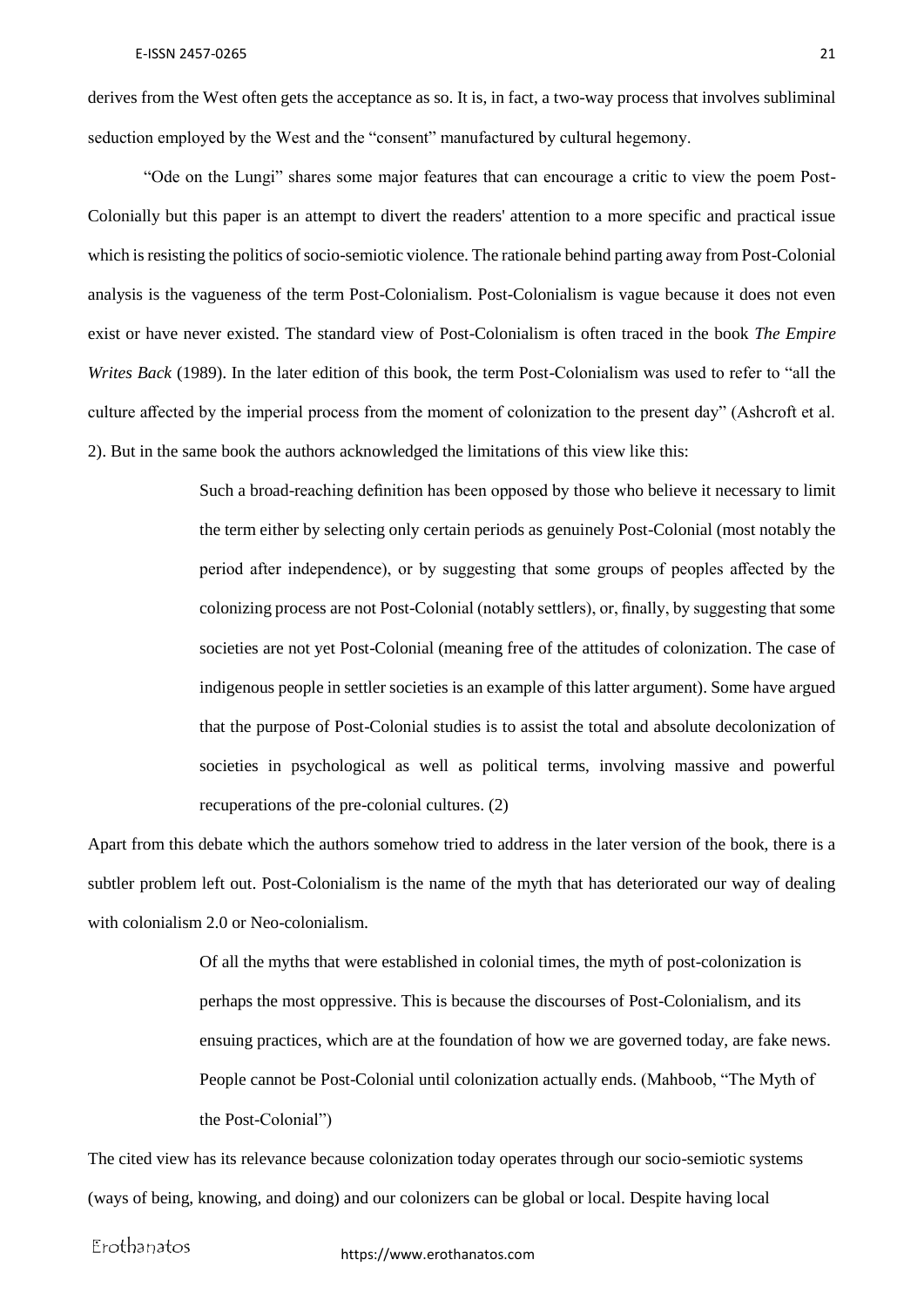governments for decades, some countries are still blaming colonization for their predicament. As we could not engineer our own socio-semiotics in a way that will lead us to prosperity, we are trapped in the "Development-maze" crafted by the colonizers and the result is our almost voluntary subjugation to their socio-semiotic violence. Development discourses are so naturalized in today's world that most people just assume that our own architectures (material, social, political, semiotic) should be similar to the "developed" world. This is what questions the validity of fancy terms like "Post-Colonialism" while it is "Colonialism: Season 2 that is operating and we are quite enjoying the show.

Now we come to our basic understanding of socio-semiotics and why violence through socio-semiotics is more impactful than physical aggression. Simply speaking, anything that is not material can be called sociosemiotics. "All beliefs, attitudes, religions, languages, histories, cultures, economics are examples of sociosemiotic systems. Socio-semiotic systems, or the non-material world, operate through symbols. And, symbols are inherently dynamic, variable, and unstable" (Mahboob, "Colonisation 3.0"). Now our next question is what is socio-semiotic violence? Socio-semiotic violence involves the formation of new concepts and categories in the language of the colonizer. It also includes invading the socio-semiotic system of a nation and replacing and distorting their symbols or at least their understanding of those symbols. Symbols are the medium through which we enter the world of non-materiality. In that sense, religion, culture, nationalism everything is nonmaterial. If we take the instance of language, English is the language that has managed to carry out the sociosemiotic process of colonization.

> This socio-semiotic violence includes the formation of new concepts and categories in English, e.g., 'country', 'language', and 'religion'; an introduction of new forms of education and literacy; and, using these categories and processes to divide up and influence peoples' beliefs and practices. While the Europeans physically retreated from their colonies starting the middle of the  $20<sup>th</sup>$  century, the socio-semiotic processes that they put in place continue today. (Mahboob, "Colonisation 3.0")

The European colonizers aptly used symbols to divide the natives. Divisions were made through literacy, land ownership, economic policies, and beliefs, and so on.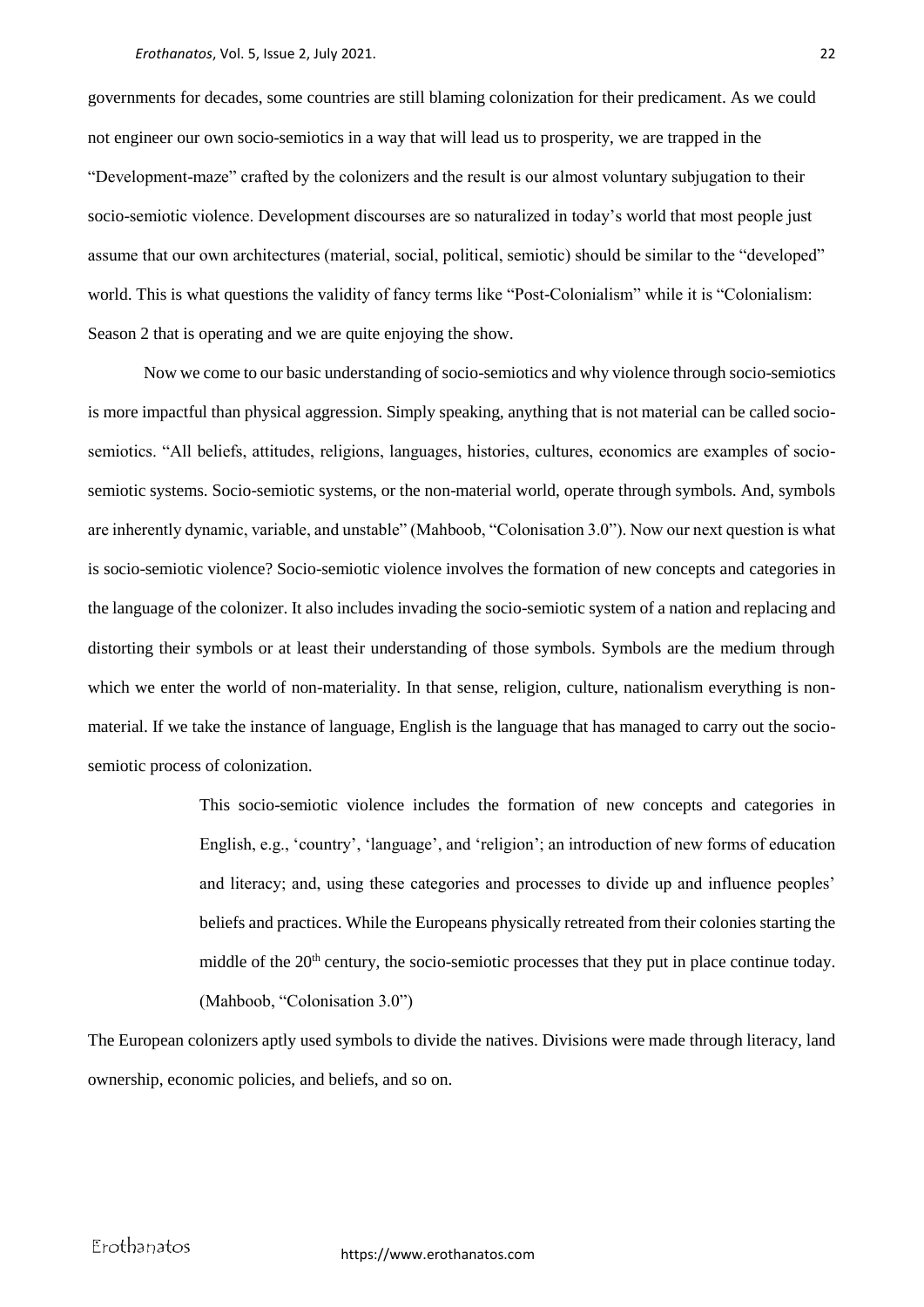Coming back to the poem under discussion, we notice that the poet is very much aware of the sociosemiotic violence in the guise of sartorial discrimination. He does not hesitate to allude to George Orwell's *Animal Farm* (1945) and says:

All clothes have equal rights"

This nobody will deny

And yet, some obviously

Are more equal than others. (Haq)

Here the politics of socio-semiotic violence is quite obvious. Clothes are, without any confusion, material things but the symbols they carry refer to cultural, ethnic, and often religious implications which is nonmaterial. For instance, a temple being an architecture of concrete is material but the beliefs and practices it symbolizes are non-material. Similarly, by violating the equal right of Lungi, the West is not only insulting a local garment but also questioning the taste and to some extent the lifestyle of the people who wear it. This violence, as mentioned earlier in the paper is a two-way process. One is the engineering of the socio-semiotics by the West and the other is the manufactured consent from us. Kaiser Haq also projects the impact of such socio-semiotic violence on the natives by saying:

> Hegemony invades private space as well: my cousin in America would get home from work and lounge ina lungitill his son grew ashamed of dad and started hiding "the ridiculous ethnic attire" (Haq)

We can notice that some of us cannot think of wearing this ethnic attire considering it to be ridiculous and can even grow ashamed if any of our family members wear one. Moreover, lungi is often viewed as an object of fun.

The poet's concern about such socio-semiotic violence can be traced in some other places of the poem "Ode on the Lungi". The "kilt" (which we are not sure is the mini version of lungi or a short skirt) is welcomed in a "White house appointment" but a lungi is not. So, it is not the material that is the target of violence rather the non-material, in other words, the socio-semiotics that it stands for. Lungi has always been a "thing" for the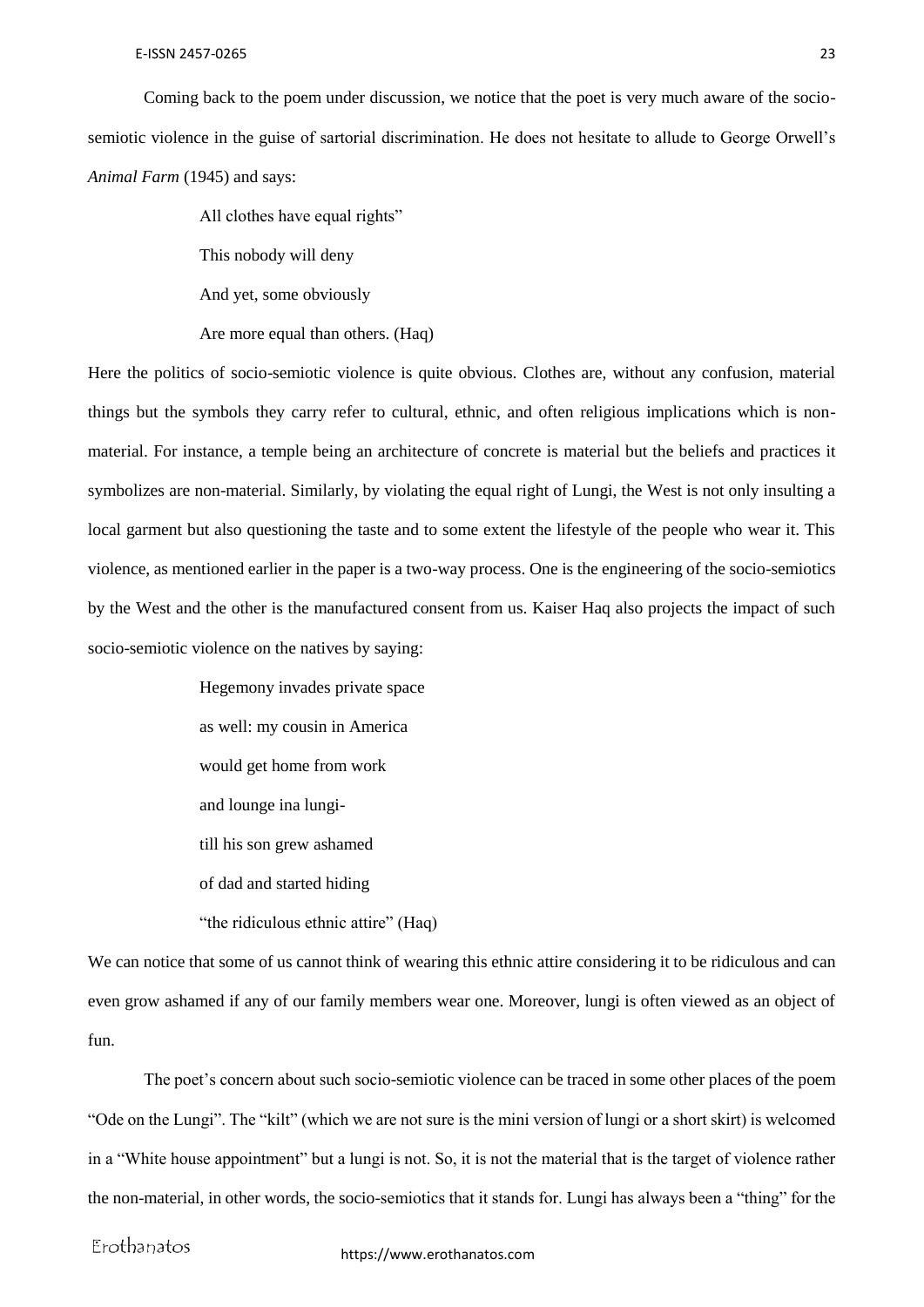"tie and jacket" people which indicates linguistic violence. Kaiser Haq, therefore, resisted such violence by giving the clear identity of the clothe "lungi" which the Westerners call a "thing":

> A rectangular cloth, White, coloured, check or plaid, roughly 45X80 inches, halved lengthwise and stitched to make a tube you can get into and fasten in a slipknot around the waist- (Haq)

Kaiser Haq's "Ode on the Lungi" also projects how globalization, another instrument of neo-colonial sociosemiotic violence, can invade and wipe out the culture of the natives. He refers to Myanmar at one point in his poem and suggests that there will be a time when the multi-national capital will catch their textile market and replace lungi with the arrival of Savile Row (A British Company for men's formal shirts, casual shirts, tailored suits, silk ties, shoes and much more). Models of globalization have moved, over the last 50 years, from expressions of the process as 'cultural imperialism' or neo-colonialism to analyses of the hybridization, dissemination, relativization, and interrelationship of global communities, the 'compression of the world and the escalation of the consciousness of the world as a whole. There have even been some suggestions that imperialism has been surrogated as a model for global processes and replaced by a more complex view of the engineering of socio-semiotic systems that operate in world culture.

Lungi as a designated symbol of the subaltern, is able to speak against torrential attack and encroachment of aggressive modernity under the guise of globalization which is incessantly engaged in promoting/imposing Western and elitist culture. Be it fashion in regard to costumes or cosmetics and the culture of Coca Cola, Mac-Donald or Pizza, fashion parties and night clubs — these are so meticulously injected in the minds of the indigenous people wherefrom a particular 'elite' group who are economically sound and even educated, tend to become dominant like any other dominant foreign groups, and thereby make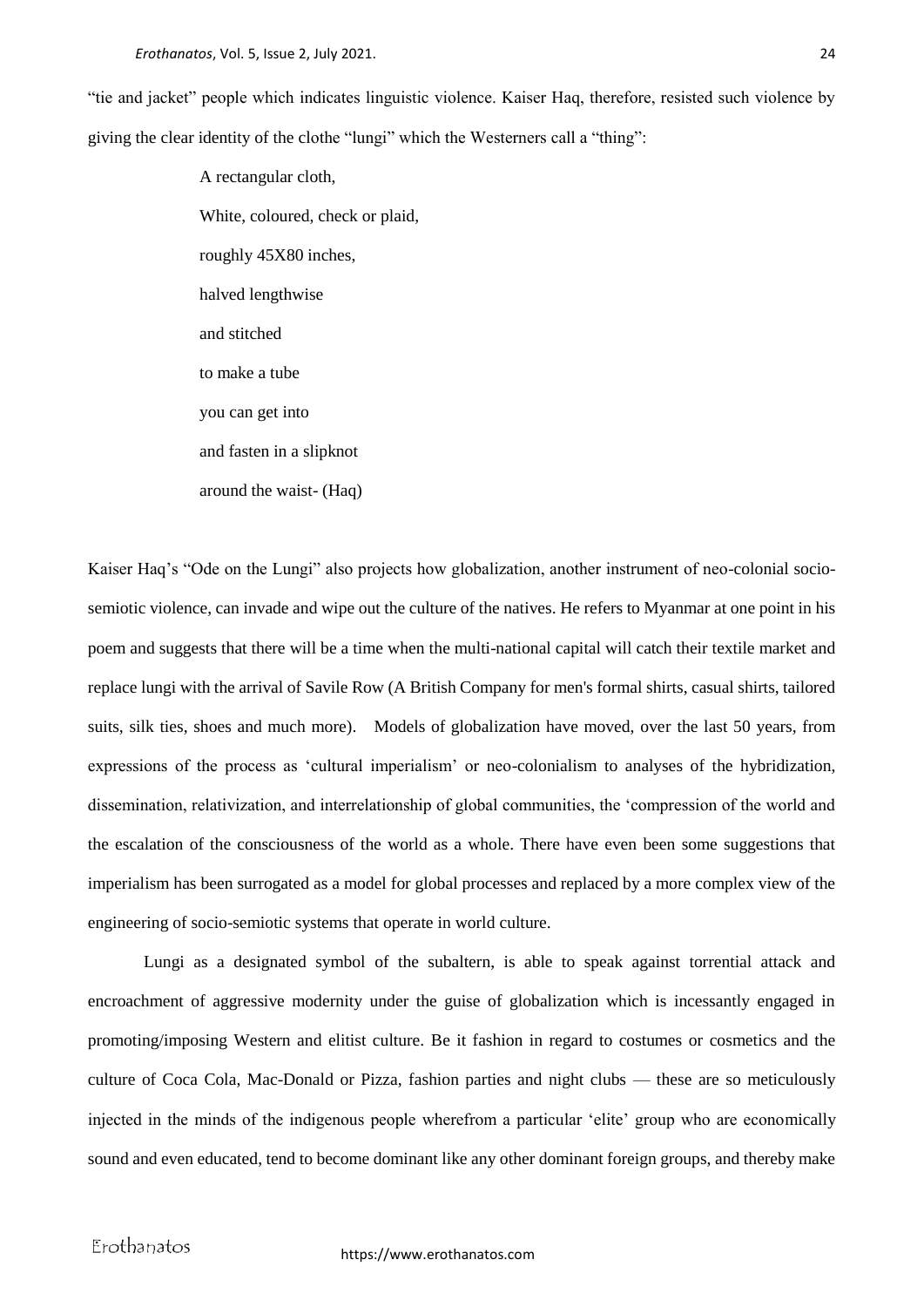their own people subordinate or subaltern. The Western cultural propaganda through numerous media resources has not only punctured the local culture, lifestyles, ways of thinking etc. (Choudhuri 62)

An effective way of resisting socio-semiotic violence is safeguarding a country's national culture which demands the active roles of the native intellectuals. Frantz Fanon in the chapter entitled "On National Culture" of his book *"The Wretched of the Earth"* suggests that the formation of national culture after gaining independence is a crucial stage and it requires the native intellectuals' active participation (Fanon 211). The native intellectuals need to double-cross the colonizers by using their language, policy, and techniques against themselves and at one point they need to turn into racists. The type of racism that Fanon referred to can be identified as Négritude. Négritude is a cultural movement that started in the 1930s in Paris by French-speaking black graduates from France's colonies in Africa and the Caribbean islands. These black intellectuals converged around issues of race identity and black internationalist initiatives to resist French colonial power. They took pride in and found solidarity in their shared black identity and African heritage. The Négritude movement beaconed an awakening of race consciousness for blacks in Africa and the African Diaspora. A similar discourse is at our hand that can originate from Kaiser Haq's poem as "Lungitude." This time, the consciousness is not about the complexion of the race but the sartorial habit of certain races who have the shared experience of being the "global left-outs." "Ode on the Lungi," illustrates how a poet can cross boundaries and appeal to a variety of people who share common concerns and viewpoints. In this poem, Haq effortlessly moves from a Bangladeshi man "swimming in a lungi/ abbreviated into a G-string" to a list of similar garments used by men of other nations and given other names" (Ahmed 126). This view is reflected in the poem: "Hundreds of millions/From East Africa to Indonesia/ Wear the lungi" (Haq).

Kaiser Haq's "Ode on the Lungi" is a call for rediscovering our authentic self. Being a Bangladeshi poet, Kaiser Haq is safeguarding Bangladeshi culture by resisting the socio-semiotic attack on a popular national clothe of our country. Meanwhile, this poem conveys the shared interest of people from many countries in the world who wear lungi and this consciousness like Négritude can bring them on the same platform. The west does not reject lungi because Bangladeshi people wear it, they reject it because it is the clothing of the subaltern and the subalterns have a shared identity. "For the colonist, the Negro was neither an Angolan nor a Nigerian, for he simply spoke of "the Negro." For colonialism, this vast continent was the haunt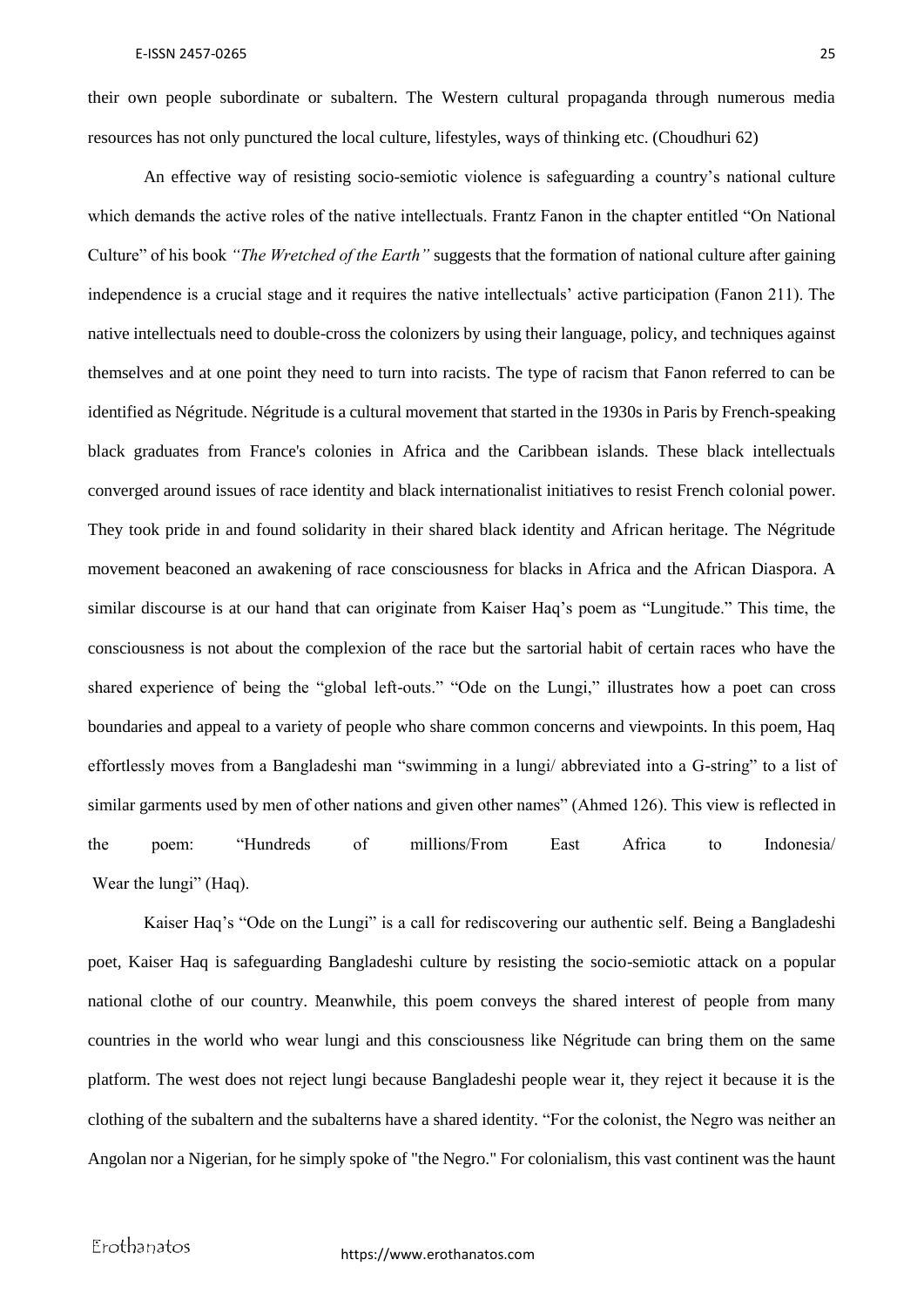of savages, a country riddled with superstitions and fanaticism, destined for contempt, weighed down by the curse of God, a country of cannibals —in short, the Negro's country" (Fanon 209).

"Ode on the Lungi" resists the politics of Socio-semiotic violence by demolishing the notion of standard clothing, pin-pointing the strength and utility in the local culture, and beaconing the hope of being and doing things in our way. This three-fold resistance can be considered to be vital in the process of Decolonization. "Decolonisation, in Colonisation 2.0, does not imply getting rid of visible 'foreign' rulers – this was done decades ago in most cases. Decolonisation, during the period of Colonisation 2.0 will require getting rid of the 'invisible' and 'viral' socio-semiotics that are designed to destroy us"(Mahboob, "Colonisation 3.0).We need to realize that in our contemporary, Decolonization has become a complex process. Although Decolonization can be set as a goal of the educational outcome, it is primarily an individual and personal process. For instance, if wearing a Lungi on formal occasions is not made normalized, it is not necessarily the failure of the government. As an independent citizen, one needs to normalize this ethnic attire for himself and for people who wear it in front of him. It is a collective process that starts with the individual. Normalizing Lungi is just a symbolic step in the process of Decolonization. Kaiser Haq's "Ode on the Lungi" encourages us to Decolonize our minds by celebrating what we have, critiquing the double-standard of the West, and explicitly stressing the fact that "Something needs to be done" (76). Kaiser Haq's resistance to the politics of Socio-semiotic violence involves the criticism of the sartorial double-standard of the West. He did not complain about the "Jacket and tie" as they are useful in certain places. But he is not okay with the idea that a vast population's modest clothing is being treated as a "thing". He mentions in this poem:

> Think too of neo-imperialism and sartorial hegemony, how brown and yellow sahibs in natty suits crinkle their noses at compatriots (even relations) in modest lungis, (Haq)

This crinkling of noses hides sheer political motives like neo-imperialism and sartorial hegemony. Another point is the acceptance of the Scottish Kilt and the rejection of lungi that indicates "some are more equal than others" and this duality of Democracy foreshadows the clash of civilization. Finally, in the name of "Globalization," the threatening victory of multinational capital attempts to replace the ethnic attires not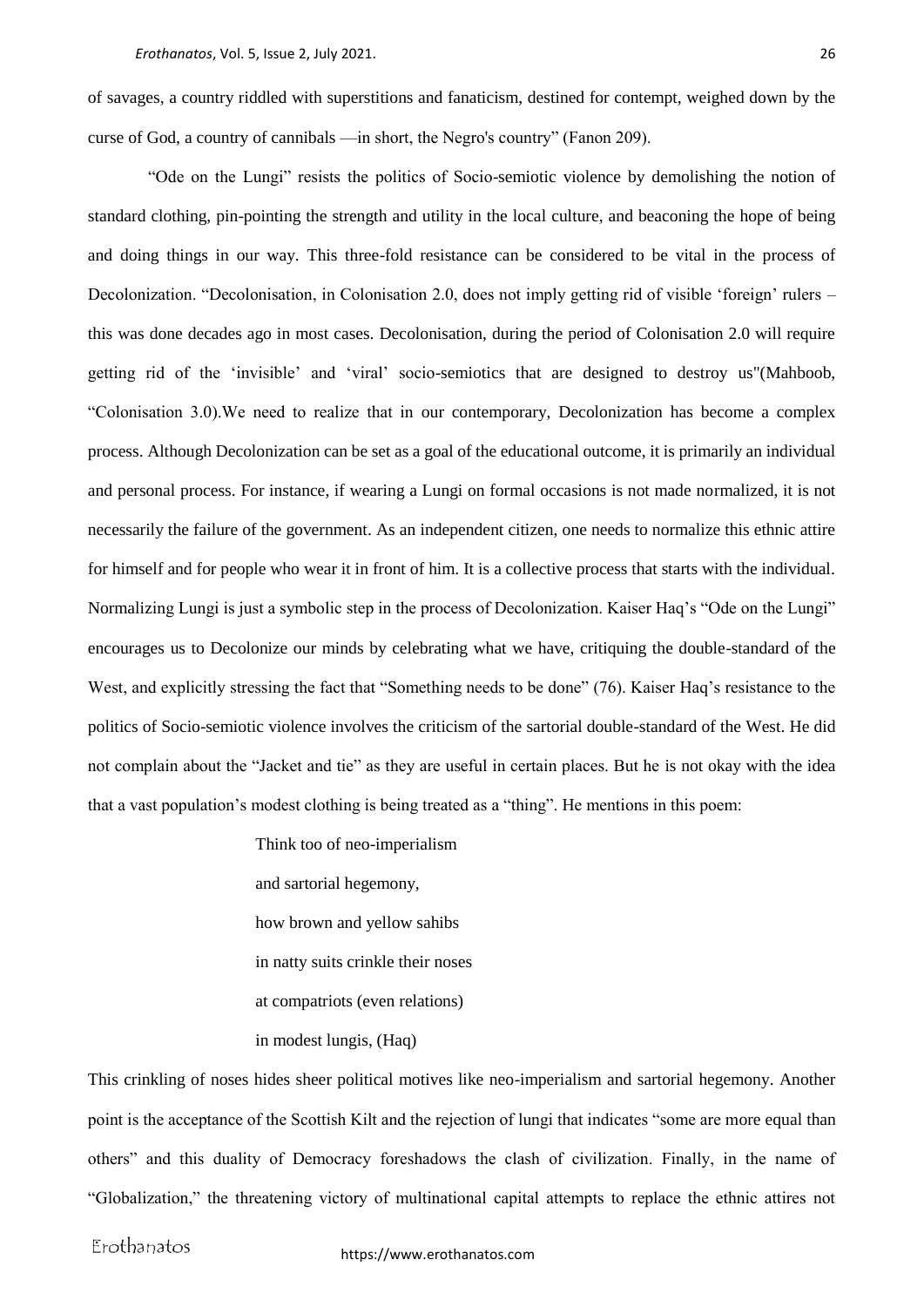because the ethnic attires do not match the standard of clothing (there cannot be any particular standard of clothing) but because the mimicry of the natives is to be purchased either by corporatization or by sartorial hegemony.

"Ode on the Lungi" calls for a movement. This realization is the first step of resisting socio-semiotic violence. Kaiser Haq does not seem to believe in "All talk and no work" and therefore, he focuses on the practice rather than the theory. He claims himself as a "Lungi Activist" and calls for certain collective actions that symbolize the urgency of some real-life campaigns. This is quite interestingly a feature shared in a newly merging genre of academia founded by Professor Ahmar Mahboob called "Subaltern Linguistics."

Subaltern linguistics is a linguistics carried out by and for a community's self-empowerment, wellbeing, and prosperity. Subaltern linguistics can be carried out by anyone. And, it can be done in any language – it does not need to use or rely on English or on technical jargon. The goal of subaltern linguistics is to create economies, practices, projects, and resources that can be made and used by community members and leaders to develop and promote community beneficial socio-semiotic processes in their own language (or a language of their choice). Socio-semiotics can be broadly understood as ways in which various meaning-making resources (including, but not limited to, images, texts, colours, symbols, gestures, movement, sounds, smells, tastes, touch) relate to the lives of people." (Mahboob, "What is subaltern linguistics")

Community empowerment, well-being, and prosperity are the three goals of Subaltern Linguistics. It recognizes the relationship between socio-semiotics and the material system. SL demands CREDIBLE projects rather than research articles that fail to reach common people. These projects include campaigns and activities that address real-life issues and attempt to bring visible changes in society. SL believes in blending literature with linguistics and real-life issues." Ode on the Lungi" can be an ideal piece of work for this field as it demands some real-life activities. We can see in the poem that the poem says:

> Friends and fellow lungi lovers, let us organise lungi parties and lungi parades, let us lobby Hallmark and Archies to introduce an international Lungi Day when the UN Chief will wear a lungi and address the world (Haq)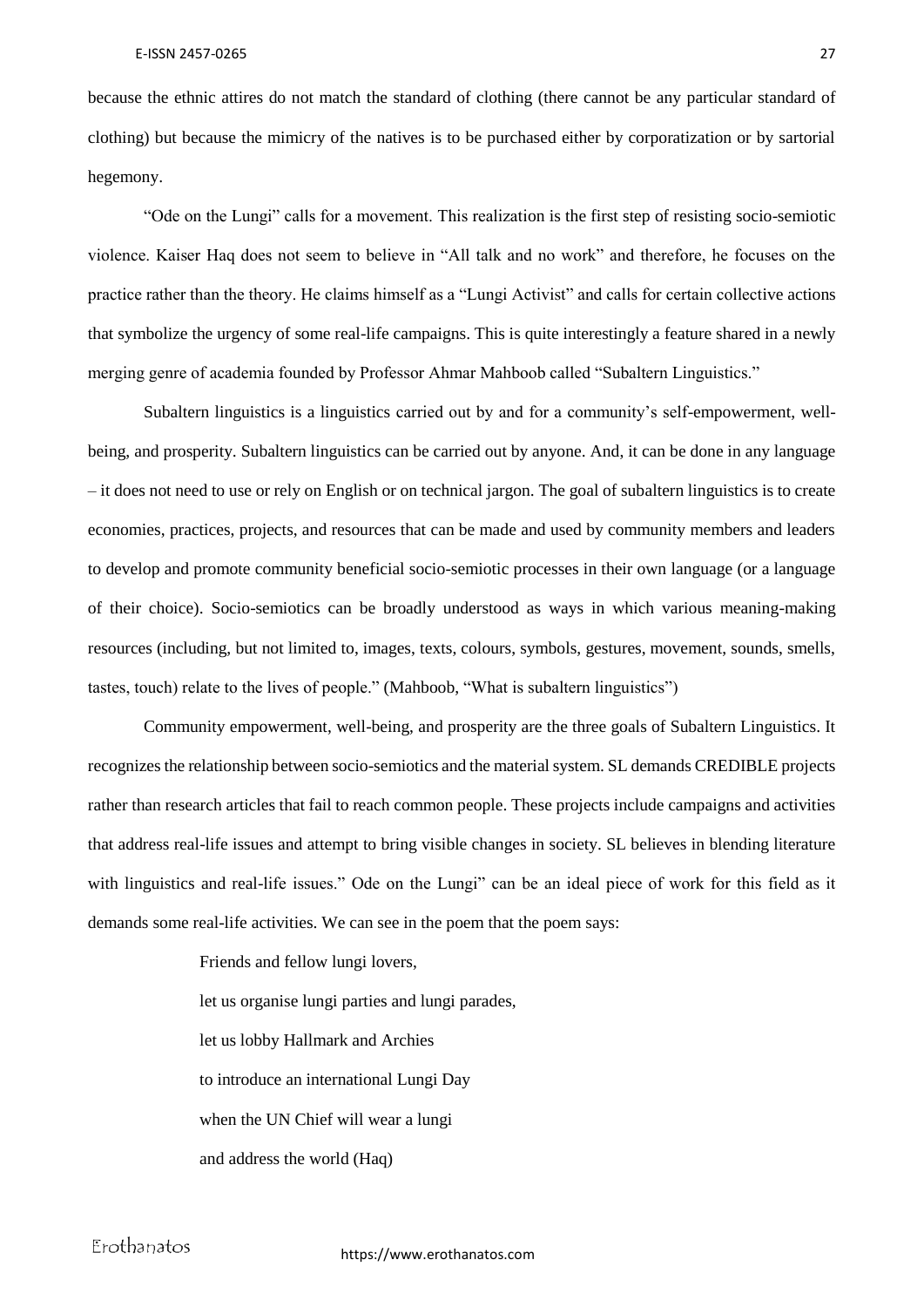*Erothanatos*, Vol. 5, Issue 2, July 2021. 28

In some so-called "elite residential areas" of Dhaka, Rickshaw pullers are not allowed to wear a lungi. To protest against such "Native Cultural Bourgeois", many youths were seen to parade on the streets of Dhaka wearing lungi which eventually became a news story for mass media. The demand for having an "International Lungi Day" can be assumed as the Poet's demand to transmute wearing Lungi into a Supra-national Culture. It is obviously a boomerang on the face of globalizing the western sartorial habit. The poet addresses Walt Whitman on several occasions in the poem and he at one point proudly demands:

> what I wear you shall wear It's time you finally made your passage to more than India – to Bangladesh – and lounging in a lungi in a cottage on Cox's Bazar beach (the longest in the world, we proudly claim) (Haq)

The poet's taking pride in Cox's Bazar is another reference to his attempt to uphold his motherland which Fanon denominated as a common feature of a native intellectual (210).

Perhaps, the most striking resistance to the politics of socio-semiotic violence can be found in places of this poem where the poet celebrates lungi and highlights the utility of it. This celebration is a manifestation of the pride that a native takes on his identity. The poet proudly proclaims: "I celebrate my lungi/and sing my lungi" (90-91). At the same time acknowledging the versatile utility of lungi symbolizes the self-reliance and efficacy that can be traced in our own way of being and doing. This is a must if we want to safeguard our lifestyle, culture, and independence. The poet suggests that we can find strength and utility in what we have. We need to utilize our resources, make our own policies, and engineer our socio-semiotic system by ourselves. The first utility that the poet mentions is a democratic one: "One size fits all" (112). Lungi is by default equal for everyone. The second utility is the option of turning inside out. This feature reminds us of the notion of *Carnival and Carnivalesque* that talks about a world upside down. In a carnival, the margin takes over the center (Bakhtin 49). Similarly, Lungi allows the inside to take place of the inside. Besides, it is a smart way of hiding the dirt if one gets any on his Lungi. Lungi also has the ability to be recycled, a feature that the Environmentalists love a lot. A worn-out lungi can be a material for a Quilt or Dishrag which is a symbolic message that there are things in our way of living lives that can help us develop our economy with the limited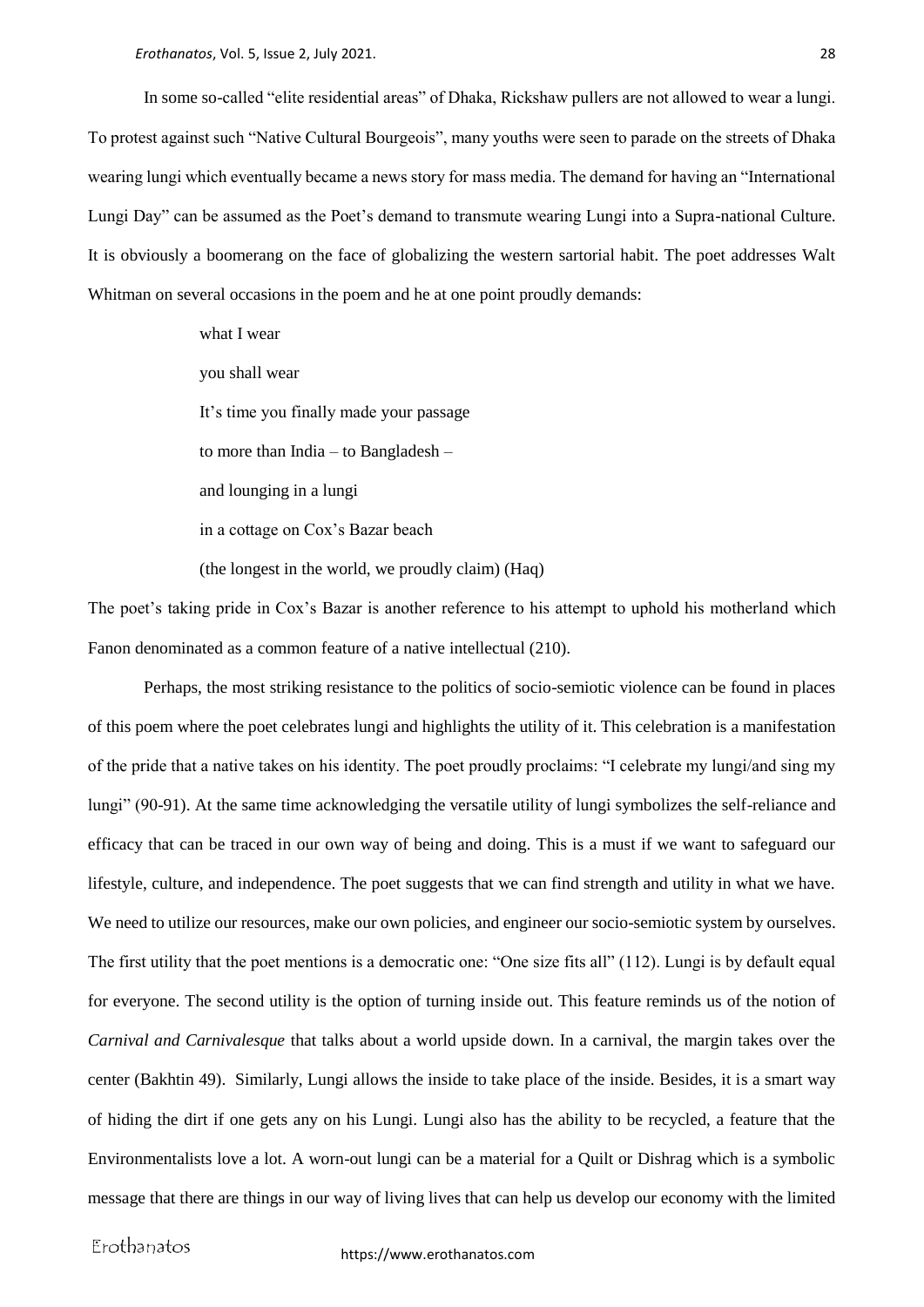resources we have. The only thing that we need to do is search for the silver lining. Another striking example can be traced in lines like these: "Most of the year, when barebodied/Is cool, you can lead a decent life/ With only a couple of lungis" (Haq).

We can notice that the poet is acknowledging the fact that living bare-bodied can be cool. By saying so he is standing beside the village people, the indigenous, or anyone who finds it to be comfortable. What is more humane is the recognition that life can be lived decently only with two lungis. This statement totally shuns the ambitious lifestyle of the West and reminds us of our ability to live peacefully even with limited materialistic belongings. Lungi has its performativity both as "Arab-style headgear or Sikh-style turban" indicating its suitability to multi-culture. The poem reflects lungi's season friendliness. It has its prominence in winter as Lungi can be improvised as a Poncho, an item of warm clothing for winter. From Bengali's Kabadi to Sahib's Cricket, Lungi serves the purpose of sportswear too. The poem celebrates Lungi as a romantic clothe as well and alludes to *The Rubaiyat* by Omar Khayyam:

> when romance strikes, the lungi is a sleeping bag for two: a book of poems, a bottle of hooch and your beloved inside your lungi – there's paradise for you. (Haq)

Lungi can be lifesaving if someone is drowning as it can be improvised as a life jacket. Finally, the Lungi is like a flag that can be waved during indisposition to the "useless stars." The phrase "useless stars" can stand for the stars of America's national flag. This connection can be made due to the explicit reference to Walt Whitman in the poem. The most politically conscious statement can be found in these lines of the poem:

> In short the lungi is a complete wardrobe for anyone interested: an emblem of egalitarianism, symbol of global left-outs Raised and flapped amidst laughter It's the subaltern speaking (Haq)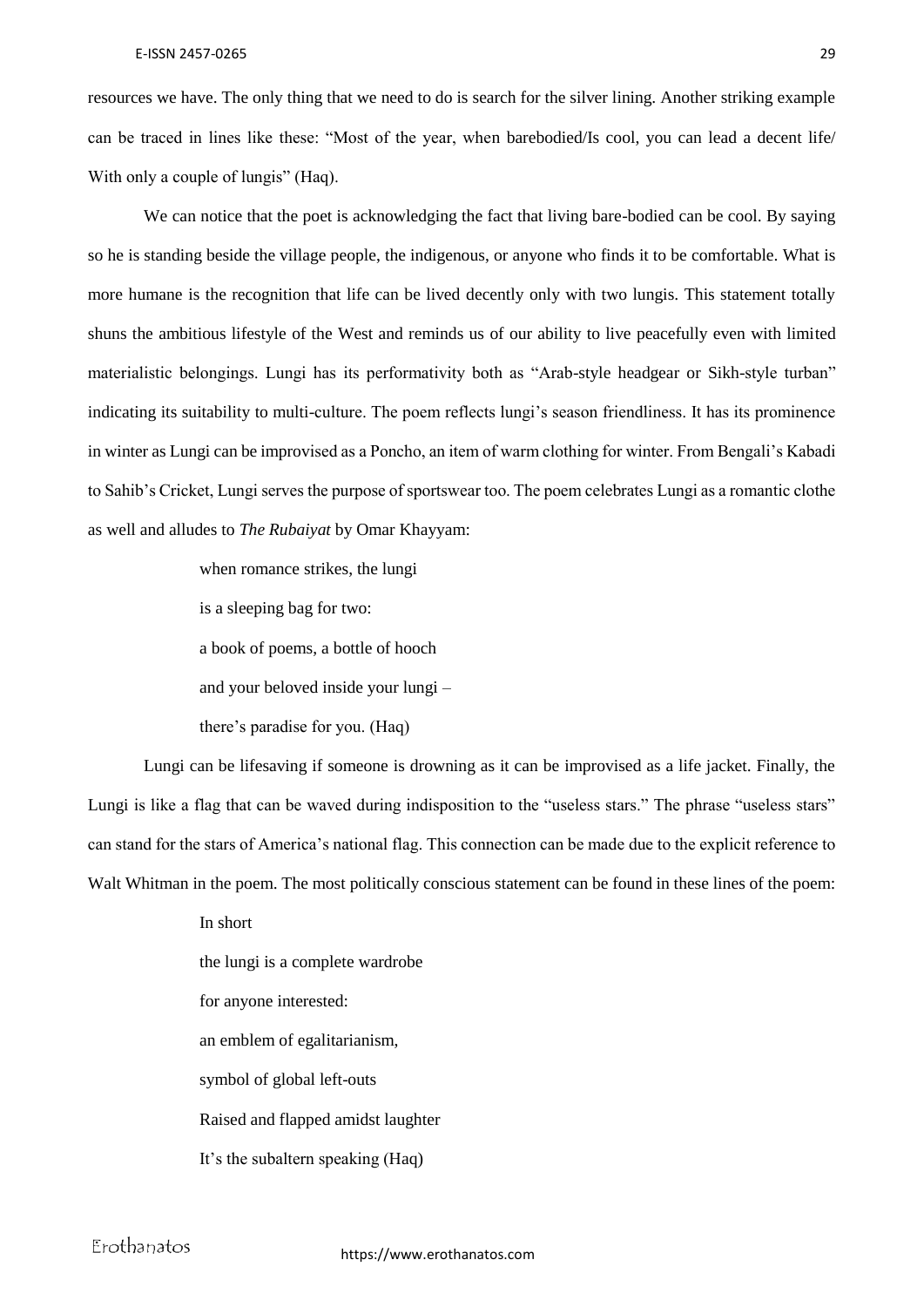Addressing Lungi as a complete wardrobe the poet seems to project the completeness of the native's ways of being and doing. Unlike western clothing that often outcasts people (like Mr. Brummell used to do), Lungi is a symbol of Egalitarianism. The poet highlights the fact that the 'Lungi People' have always been treated as the global left-outs, the reject in the face of the dominating Westerns. But against all odds and mockery, lungi has its voice, the voice of the subaltern. Here the poet speaks as a subaltern, for the subaltern, and about the attire of the subaltern.

The utilities of lungi mentioned earlier and the poet's stand for the subaltern lead us to a greater discourse, the discourse about building a resistance to the politics of socio-semiotic violence. One very common way of socio-semiotic violence is to pinpoint the shortcomings of the target community's culture, education, lifestyle, economics, and governance. The second step is to display the policies and trends of the colonizers and claim them to be superior and make the natives take this propaganda as a Gospel truth through cultural hegemony. Cultural Hegemony can only invade and carry out its operation successfully when the native's socio-semiotic system is not designed in a way that will match their community's needs. Our infrastructures, goals, and needs can in no way match those of the Occidentals. Therefore, adopting their policies or lamenting for not being able to be like them will never lead us to decolonization. And before decolonizing our minds, our education, culture, economic policies, lifestyles, governance, and beliefs we cannot claim to live in the era of Post-Colonialism. Kaiser Haq's "Ode on the Lungi" is an example of resisting the invisible violence of understanding and using symbols. Lungi as a symbol of the subaltern, the global leftouts, calls for resistance. Lungi as a "complete wardrobe" as an "emblem of egalitarianism" as a "theory of everything" as a platform for finding mutual interest among many nations serves as a crucial unit of the native's socio-semiotics. This encourages the natives to rebuild their socio-semiotic system with the belief that completeness is within us and we can always work for our completeness in our way.

Kaiser Haq's "Ode on the Lungi" sends us some heavy messages in a very light tone. Its subject matter, use of humors, intertextualities, and the poet's unique stylistic experiment raise it to a height that the poem demands more and more reading, research, and most importantly – campaigns. This paper, as mentioned in the title, analyzed the poem politically, and encouraged the critics to address the relevance of "Ode on the Lungi" to our current socio-semiotic crisis. We cannot undo our colonial experience nor can we get rid of its new strain. But we can and we have to create a way of building a resistance to the politics of such socio-semiotic violence and in this process, Kaiser Haq's "Ode on the Lungi" can serve as a practical example.